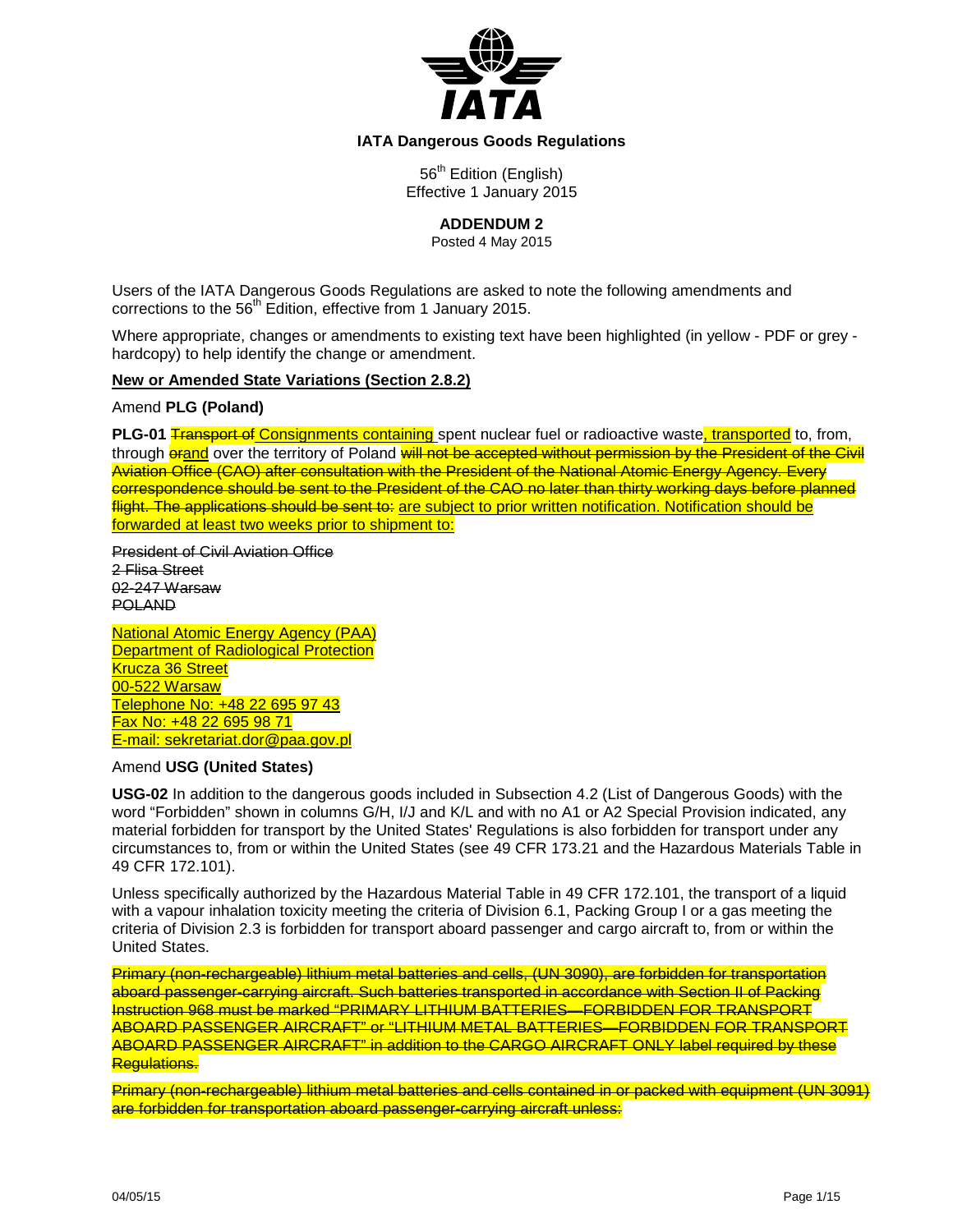

1. the equipment and the batteries and cells are transported in accordance with Packing Instruction 969 or 970, as appropriate:

2. the package contains no more than the number of lithium metal batteries or cells necessary to power the intended piece of equipment;

3. the lithium content of each cell, when fully charged, is not more than 5 g;

4. the aggregate lithium content of the anode of each battery, when fully charged, is not more than 25 g; and

5. the net weight of lithium batteries does not exceed 5 kg (11 lb).

Primary (non-rechargeable) lithium metal batteries and cells contained in or packed with equipment (UN 3091) and transported in accordance with Section I of Packing Instruction 969 or 970 that do not conform to the above provisions are forbidden for transportation aboard passenger-carrying aircraft and must be labelled with the CARGO AIRCRAFT ONLY label.

Primary (non-rechargeable) lithium metal batteries and cells contained in or packed with equipment (UN 3091) and transported in accordance with Section II of Packing Instruction 969 or 970 that do not conform to the above provisions are forbidden for transportation aboard passenger-carrying aircraft and must be marked "PRIMARY LITHIUM BATTERIES—FORBIDDEN FOR TRANSPORT ABOARD PASSENGER AIRCRAFT" or "LITHIUM METAL BATTERIES—FORBIDDEN FOR TRANSPORT ABOARD PASSENGER AIRCRAFT".

#### *Notes:*

*1. Dangerous goods that are forbidden on passenger aircraft by 49 CFR 172.101 (Column 9A) are also forbidden on passenger aircraft even when these Regulations permit such carriage. Dangerous goods that are forbidden on cargo aircraft by 49 CFR 172.101 (Column 9B) are also forbidden on cargo aircraft even when these Regulations permit such carriage.*

*2. Dangerous goods not permitted for carriage by passengers or crew in checked or carry-on baggage by 49 CFR 175.10 are not permitted for such carriage even when authorized by 2.3 of these Regulations. For example, the carriage of avalanche rescue backpacks by passenger or crew (see 2.3.4.3) is not authorized.*

**USG-03** The following provisions apply to substances listed in Subsection 4.2—List of Dangerous Goods:

- **(a)** where A1 appears in Column M, the substance may not be transported to, from, or within the United States aboard a passenger aircraft without the prior approval of the appropriate authority of the US (see USG-01);
- **(b)** where A2 appears in Column M, the substance may not be transported to, from, or within the United States aboard a cargo aircraft without the prior approval of the appropriate authority of the US (see USG-01);
- **(c)** prototype lithium batteries and cells transported in accordance with special provision A88, lithium cells or batteries including when packed with equipment or contained in equipment transported in accordance with Special Provision A99, and organic peroxides and self-reactive substances that are not identified by technical name in 49 CFR 173.225(b) may not be transported to, from, or within the United States aboard a passenger or cargo aircraft without the prior approval of the appropriate authority of the US (see USG-01);
- **(d)** where A201 appears in Column M, the lithium metal cells or batteries may not be transported to, from or within the United States aboard a passenger aircraft without the prior approval of the appropriate authority of the U.S. (see USG-01).

**USG-16** Safety devices (including Airair bag inflators, air bag modules and seat belt pretensioners, etc.) may not be transported to, from or within the United States without prior approval by the appropriate national authority of the US (see USG-01), Attention: Approvals and Permits Division (PHH-30). Such approval remains valid for subsequent transport provided there is no change in its composition, design or packaging. For domestic transport, air bag inflators, modules and pretensioners that meet the criteria for a Division 1.4G explosive must be transported using the description **Articles, pyrotechnic for technical purposes** UN 0431. The dangerous goods transport document (Shipper's Declaration) must contain the EX number or product code for each approved *inflator, module or pretensionersafety device* in association with the basic description required in 8.1.6.9.1. If product codes are used they must be traceable to the specific EX number assigned to the **inflator, module or pretensioner, as applicable, safety device**, the appropriate authority of the US The EX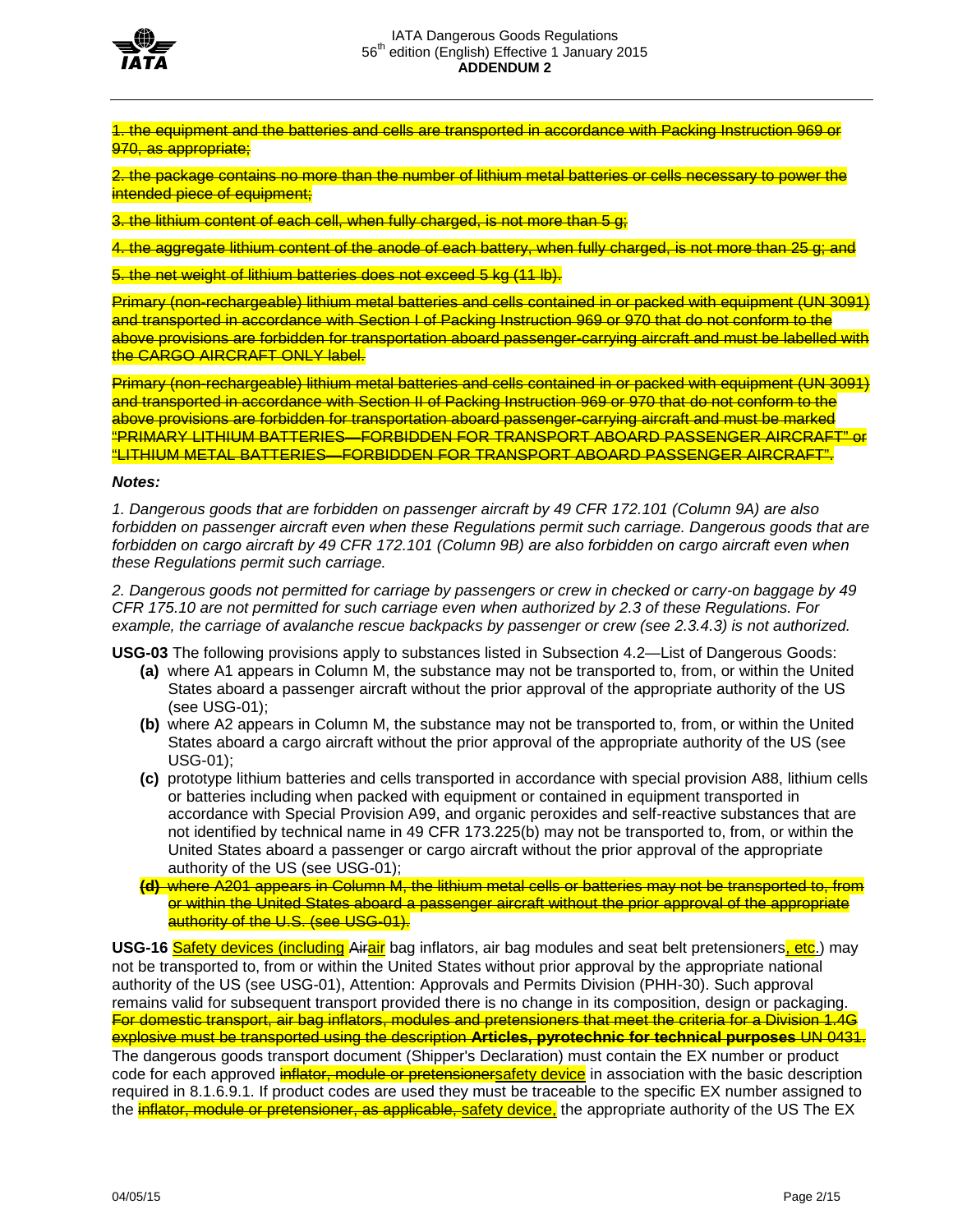

number or product code is not required to be marked on the outside package. These requirements do not apply to **air bag inflators, air bag modules and seat belt pretensioners** safety devices assigned to Class 9 (UN 3268) provided that the provisions of 49 CFR 173.166 have been met.

# **New or Amended Operator Variations (Section 2.8.4)**

In 2.8.3.4 List add:

After Iberia **Iberia** Iberia Express

After Air Niugini Air Serbia JU After Jet Airways:  $\overline{B6}$ 

Delete: JAT Airways JU

Delete: US Airways US

In 2.8.4 make the following changes:

### Amend **5X (United Parcel Service)**

**5X-03** Dangerous goods shipments will be accepted in Air Cargo Service by contract only. All contract applications must be reviewed and approved by the UPS Air Dangerous Goods Department (SDF) and Air Cargo Service (UPS Air Group-SDF). Hazard Classes accepted in Air Cargo Service are subject to approval, and shipments are subject to advance arrangement.

• A contract is required for shipments of UN 3480, Lithium ion batteries, prepared in accordance with Section IB of Packing Instructions 965. Such shipments must be tendered with either:

a completed Shipper's Declaration for Dangerous Goods; or

an Air Waybill presenting the information required by Section IB, paragraph (b)(1) through (b)(4) of **Packing Instructions 965.** 

• UPS Air Cargo Service does not accept shipments of UN 3090, Section IA or IB lithium metal batteries. Refer to 5X-08 for information regarding approval to ship UN 3090 Section II lithium metal batteries.

**5X-07** The following limitations apply to the commodities identified here:

- Depending on required routing, shipments of **UN 3090, Lithium metal batteries, including Section II** shipments, UN 3480, Lithium ion batteries prepared in accordance with Section II of PI 965 may need to be returned to shippers due to **prohibitions on carrying such shipments aboard passenger aircraft** additional restrictions imposed by aircraft operators which may limit UPS's ability to provide service to and from some origins and destinations.
- Shipments of refurbished lithium batteries, or refurbished lithium batteries packed with or contained in equipment are not accepted unless specifically approved by the UPS Air Dangerous Goods Department (SDF);
- Shipments of lithium batteries in any UPS air services (including UPS Small Package, UPS Air Freight services or UPS Air Cargo services) which require the use of Special Provisions A88, A99 or A183 are subject to and must receive prior approval from the UPS Air Dangerous Goods Department (SDF);
- Shipments of UN 3077, Environmentally hazardous substance, solid, n.o.s. will not be accepted when contained in Intermediate Bulk Containers (IBCs) in any UPS air services (including UPS Small Package, UPS **Air** Freight **Air-Ss**ervices or UPS Air Cargo services);
- Shipments of UN 2807, Magnetized materials, for which the magnetic field strength exceeds 0.00525 gauss when measured at 4.6 m from any surface of the package are not accepted in UPS services (including UPS Small Package; UPS Air Freight Air-Sservices or UPS Air Cargo services);
- Shipments of refurbished lithium batteries, or refurbished lithium batteries packed with or contained in equipment are not accepted unless specifically approved by the UPS Air Dangerous Goods Department (SDF);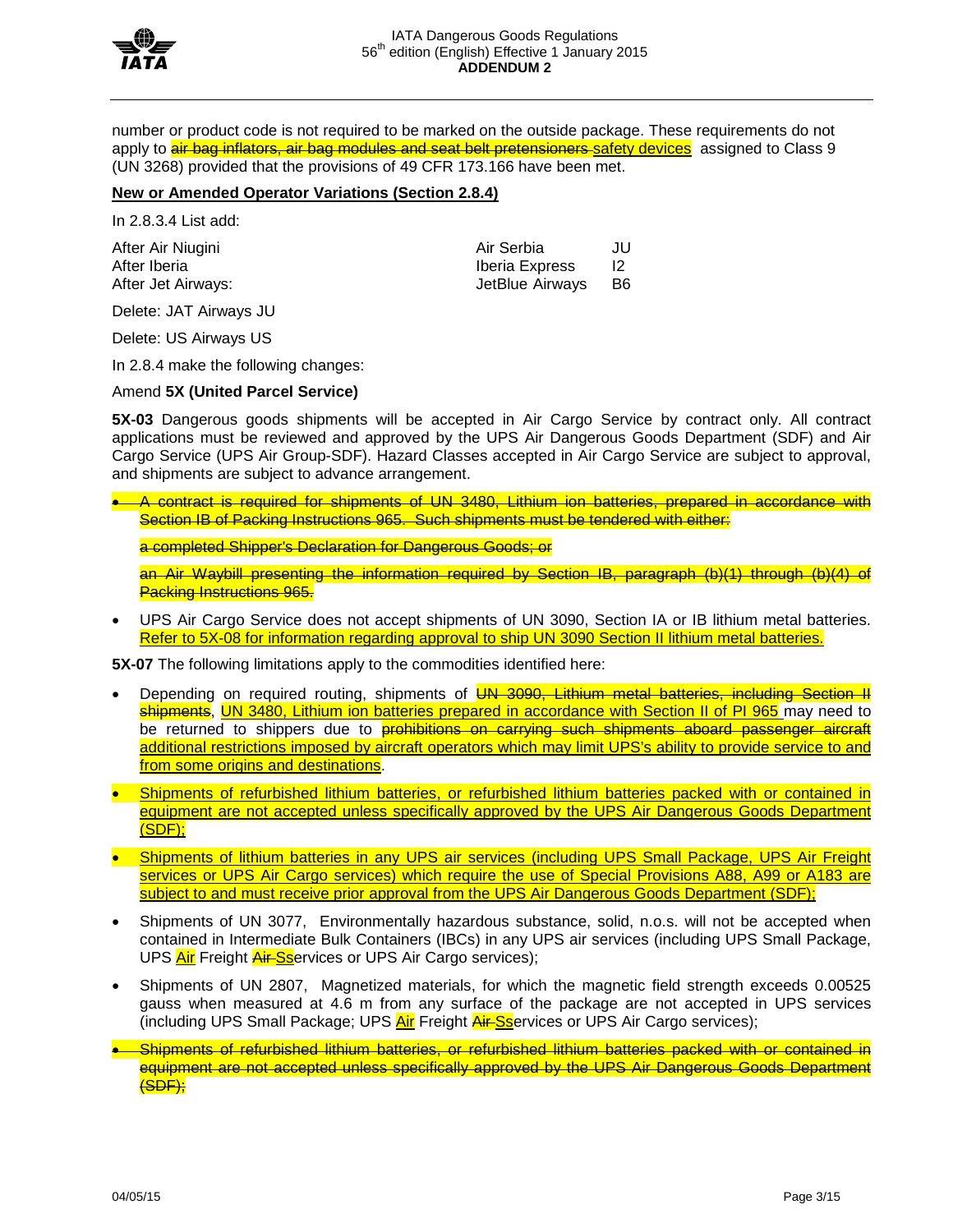

• Shipments of UN 3245, Genetically modified organisms or Genetically modified micro-organisms with an origin and/or destination outside the U.S. are not accepted in UPS small package services. For UPS Air Freight shipments, case-by-case approval is required to assure the ability to import or transit the shipments within countries involved.

# **Add new**

**5X-08** UPS limits transport of UN 3090 Lithium Metal Batteries to origins and destinations within its International Dangerous Goods (IDG) network. A listing of origins and destinations authorized for IDG may be found at the following link:<http://www.ups.com/content/us/en/resources/ship/idg/information/acl.html>

All customers who wish to ship UN 3090 Lithium Metal Batteries without equipment via UPS Air services must obtain pre-approval from UPS Airlines. The pre-approval requirement applies to lithium metal battery shipments that are considered lightly regulated (such as small cells or batteries), as well as to lithium metal battery shipments that are fully regulated and require dangerous goods shipping papers (Shipper's Declaration). This approval is separate and in addition to any other required UPS agreement.

More information regarding the approval program may be found at the following link: <http://www.ups.com/content/us/en/resources/ship/hazardous/responsible/lithium-battery-preapproval.html>

### Amend **AA (American Airlines)**

### **Add new**

**AA-07** UN 3480, Lithium Ion Batteries, Packing Instruction 965, will not be accepted for carriage.

(Exception: COMAT parts and supplies offered by AA Stores)

**AA-08** The number of packages of Section II Lithium Batteries in Packing Instructions 966, 967, 969 and 970 must be indicated on the Air Waybill.

### Amend **AC (Air Canada)**

**AC-05** Internal combustion engines, being shipped either separately or incorporated into a vehicle, machine or other apparatus, the fuel tank or fuel system of which contains or has contained fuel must be classified as Class 9, UN 3166, **Engines, internal combustion, flammable liquid powered**, or as Class 9, UN 3166, **Vehicle, flammable liquid powered**, as appropriate.

Including but not limited to chainsaws, lawnmowers, generators, outboard motors, etc.

#### **(see Packing Instruction 950).**

AC-06 The number of packages of Section II Lithium Batteries in Packing Instructions **965-970-965-967, 969** and 970 must be indicated on the Air Waybill.

#### Add new **B6 (JetBlue Airways)**

#### **B6 (JetBlue Airways)**

**B6-01** JetBlue Airways will not accept shipments of dangerous goods as defined by these Regulations for carriage as cargo, including limited quantity and excepted quantity, except for the following:

• dry ice in a properly prepared package not to exceed 2.5 kg (5.5 lb) per package and 90 kg (200 lb) per flight. Dry ice is accepted only for the purposes of cooling human remains, medical organs, non-infectious specimens and blood for transfusion.

**B6-02** Commercial shipments of dangerous goods will not be accepted. Properly prepared company material (COMAT), aircraft spares shipments will be accepted.

#### Amend **BA (British Airways)**

**BA-01** UN 3090 Lithium batteries. Primary (non-rechargeable) lithium (metal) UN 3480 Lithium ion batteries. Secondary (rechargeable) lithium ion batteries and cells are prohibited from carriage as cargo on BA passenger carrying aircraft (see Packing Instruction 968965).

This prohibition does not apply to: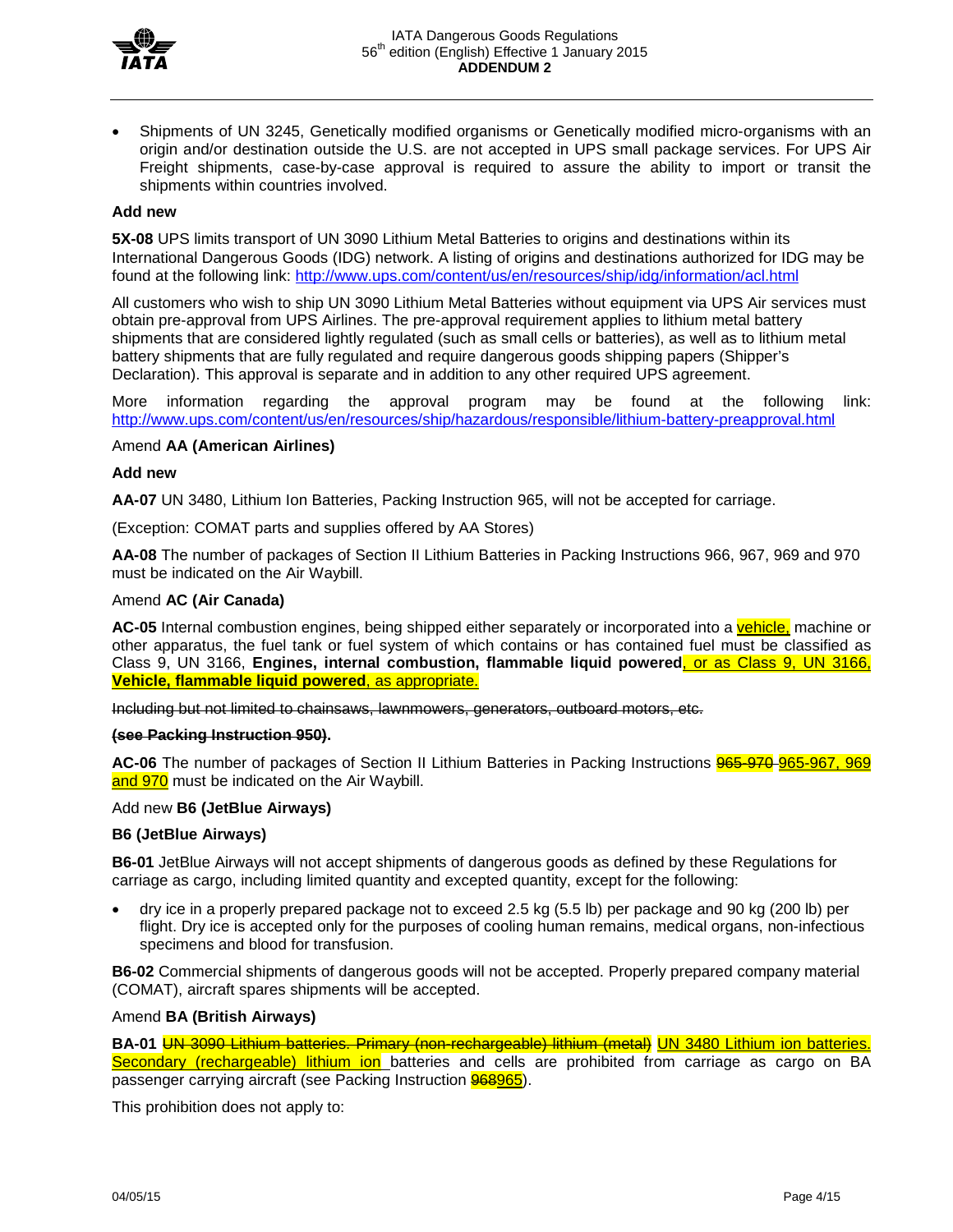

- UN 3091<del>, UN 3480,</del> or UN 3481
- Lithium batteries (rechargeable and non-rechargeable) covered by the Provisions for Dangerous Goods Carried by Passengers or Crew (see Table 2.3.A).

# Amend **C8 (Cargolux Italia)**

**C8-01** Radioactive materials, as defined in these Regulations, will not be accepted for carriage (see 10.10.2). With the exception of UN 2908, UN 2909, UN 2910, UN 2911, UN 2915, UN 2916 and UN 3332 radioactive material, as defined in these Regulations, will not be accepted for carriage.

**C8-03** Not used. Lithium ion cells and batteries (UN 3480), including those approved by an appropriate authority under special provisions A88 or A99, packed in accordance with PI 965 are prohibited from carriage on Cargolux aircraft. This prohibition does not apply to:

**Lithium ion cells and batteries packed with or contained in equipment (UN 3481) in accordance with** PI 966 or PI 967.

**C8-04** Lithium metal cells and batteries (UN 3090), including those approved by an appropriate authority under special provisions A88 or A99, packed in accordance with PI 968 are prohibited from carriage on Cargolux aircraft. This prohibition does not apply to:

- Lithium metal cells and batteries packed with or contained in equipment (UN 3091) in accordance with PI 969 and PI 970;
- Lithium ion cells and batteries (UN 3480) packed in accordance with PI 965; or
- Lithium ion cells and batteries packed with or contained in equipment (UN 3481) in accordance with PI 966 and PI 967.

### Amend **CV (Cargolux)**

**CV-03** Not used. Lithium ion cells and batteries (UN 3480), including those approved by an appropriate authority under special provisions A88 or A99, packed in accordance with PI 965 are prohibited from carriage on Cargolux aircraft. This prohibition does not apply to:

• Lithium ion cells and batteries packed with or contained in equipment (UN 3481) in accordance with PI 966 or PI 967.

**CV-04** Lithium metal cells and batteries (UN 3090), including those approved by an appropriate authority under special provisions A88 or A99, packed in accordance with PI 968 are prohibited from carriage on Cargolux aircraft. This prohibition does not apply to:

- Lithium metal cells and batteries packed with or contained in equipment (UN 3091) in accordance with PI 969 and PI 970<mark>;</mark>.
- Lithium ion cells and batteries (UN 3480) packed in accordance with PI 965; or
- Lithium ion cells and batteries packed with or contained in equipment (UN 3481) in accordance with PI **966 and PI 967.**

# Amend **CX (Cathay Pacific Airways)**

**CX-01** Not used UN 3480 Lithium ion batteries. Lithium ion cells and batteries are prohibited from carriage as cargo on Cathay Pacific Airways aircraft. This applies to Section IA, IB and Section II of Packing Instruction 965.

This prohibition does not apply to:

- lithium ion cells and batteries packed with or contained in equipment (UN 3481) in accordance with PI 966 and PI 967; or
- lithium batteries (rechargeable and non-rechargeable) covered by the Provisions for Dangerous Goods Carried by Passengers or Crew (see 2.3.2 to 2.3.5 and Table 2.3.A).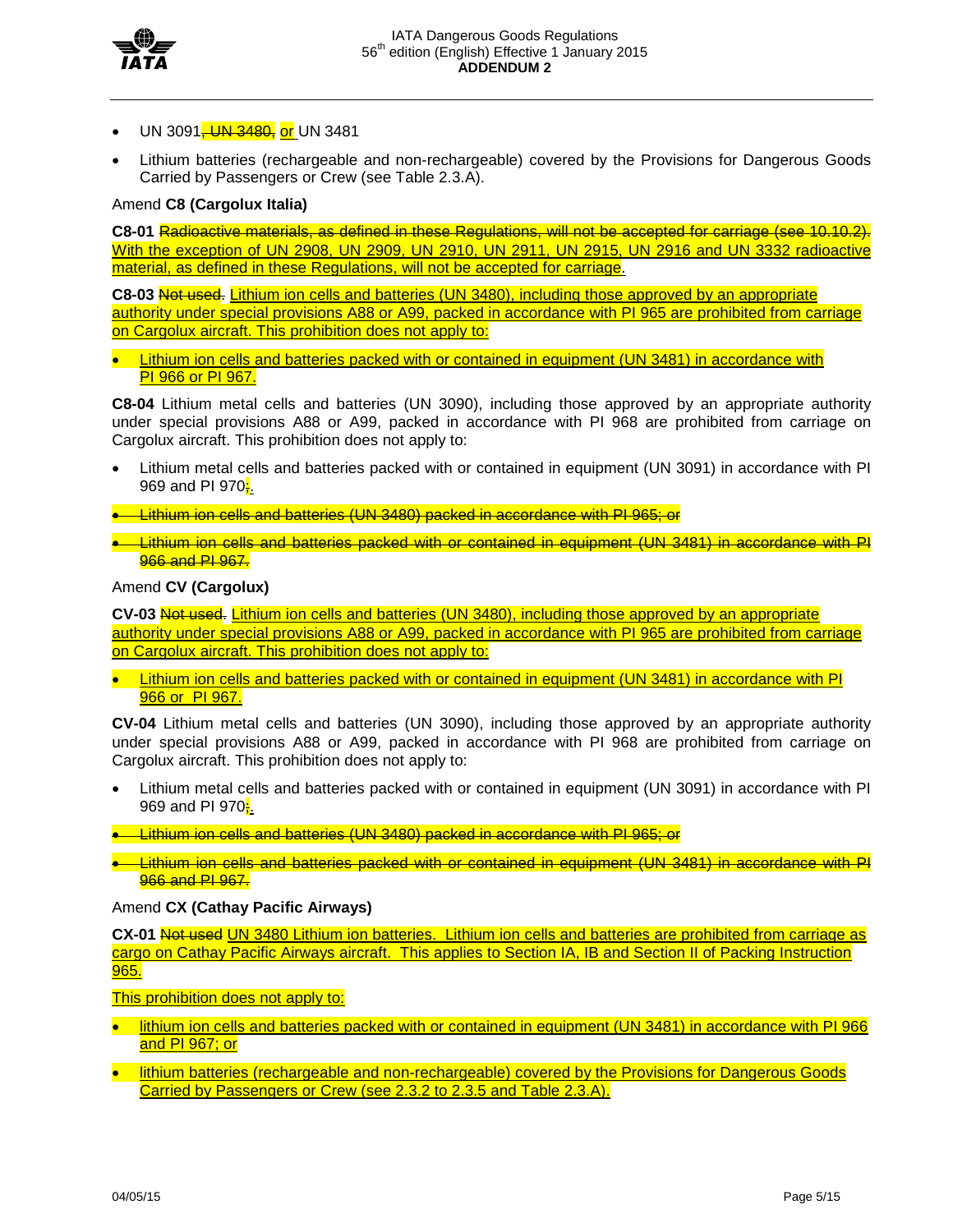

**CX-07** UN 3090 Lithium metal batteries. Lithium metal cells and batteries are prohibited from carriage as cargo on Cathay Pacific Airways aircraft. This applies to Section IA, IB and Section II of Packing Instruction 968.

This prohibition does not apply to:

- lithium metal cells and batteries packed with or contained in equipment (UN 3091) in accordance with PI 969 and PI 970 and lithium ion cells and batteries (UN 3480 and UN 3481) in accordance with PI 965 to <mark>PI 967</mark>; or
- lithium batteries (rechargeable and non-rechargeable) covered by the Provisions for Dangerous Goods Carried by Passengers or Crew (see 2.3.2 to 2.3.5 and Table 2.3.A).

# Amend **EK (Emirates)**

**EK-02** UN 3090 – Lithium metal cells and batteries, including lithium alloy cells and batteries, prepared in accordance with Section IA, IB and II of Packing Instruction 968 are forbidden for transport as cargo on Emirates cargo flights. This prohibition includes lithium metal batteries shipped under an approval in accordance with Special Provision A88 and A99 and exemption in accordance with Special Provision A201 The following dangerous goods will not be accepted for carriage as cargo on Emirates:

- UN 3090 Lithium metal cells and batteries, including lithium alloy cells and batteries, prepared in accordance with Section IA, IB and II of Packing Instruction 968. This prohibition also includes lithium metal batteries shipped under an approval in accordance with Special Provision A88, A99 and exemption in accordance with Special Provision A201.
- UN 3480 Lithium ion cells and batteries, including lithium polymer cells and batteries, prepared in accordance with Section IA, IB and II of Packing Instruction 965. This prohibition also includes lithium ion batteries shipped under an approval in accordance with Special Provision A88 and A99.

### Amend **EY (ETIHAD Airways)**

**EY-06** Not used. UN 3480 Lithium ion batteries. Lithium ion cells and batteries are prohibited from carriage as cargo on Etihad aircraft. This applies to Section IA, IB and Section II of Packing Instruction 965.

This prohibition does not apply to:

- lithium ion cells and batteries packed with or contained in equipment (UN 3481) in accordance with PI 966 and PI 967; or
- lithium batteries (rechargeable and non-rechargeable) covered by the Provisions for Dangerous Goods Carried by Passengers or Crew (see 2.3.2 to 2.3.5 and Table 2.3.A).

# Amend **FX (Federal Express)**

**FX-02** Except for UN 1230 — Methanol and Excepted Quantities (EQ), substances with a primary or subsidiary risk of Division 6.1 in Packing Group I or II:

- with an origin and destination within the USA, including Puerto Rico, will only be accepted if in approved DOT Exemption/Special Permit (SP) packaging;
- will only be accepted for International transport in "V" rated combination packaging.

Shippers of Division 6.1, Packing Group III primary or subsidiary risk MUST indicate "PG III" adjacent to the hazard label on the outer package for shipments to, from, within or transiting the USA.

Poison Inhalation Hazard (PIH) with a hazard zone "A" or any Class 2 substance with a toxic primary or subsidiary risk label will not be accepted for carriage.

**FX-03** Class 7 substances offered on FedEx International Priority Freight (IPF), FedEx International Premium (IP1) or FedEx International Express Freight (IXF) may require a pre-alert or pre-approval. Call (877) 398- 5851 for additional information. Plutonium 239 and 241 will not be accepted as UN 3324, UN 3325, UN 3326, UN 3327, UN 3328, UN 3329, UN 3330, UN 3331 or UN 3333.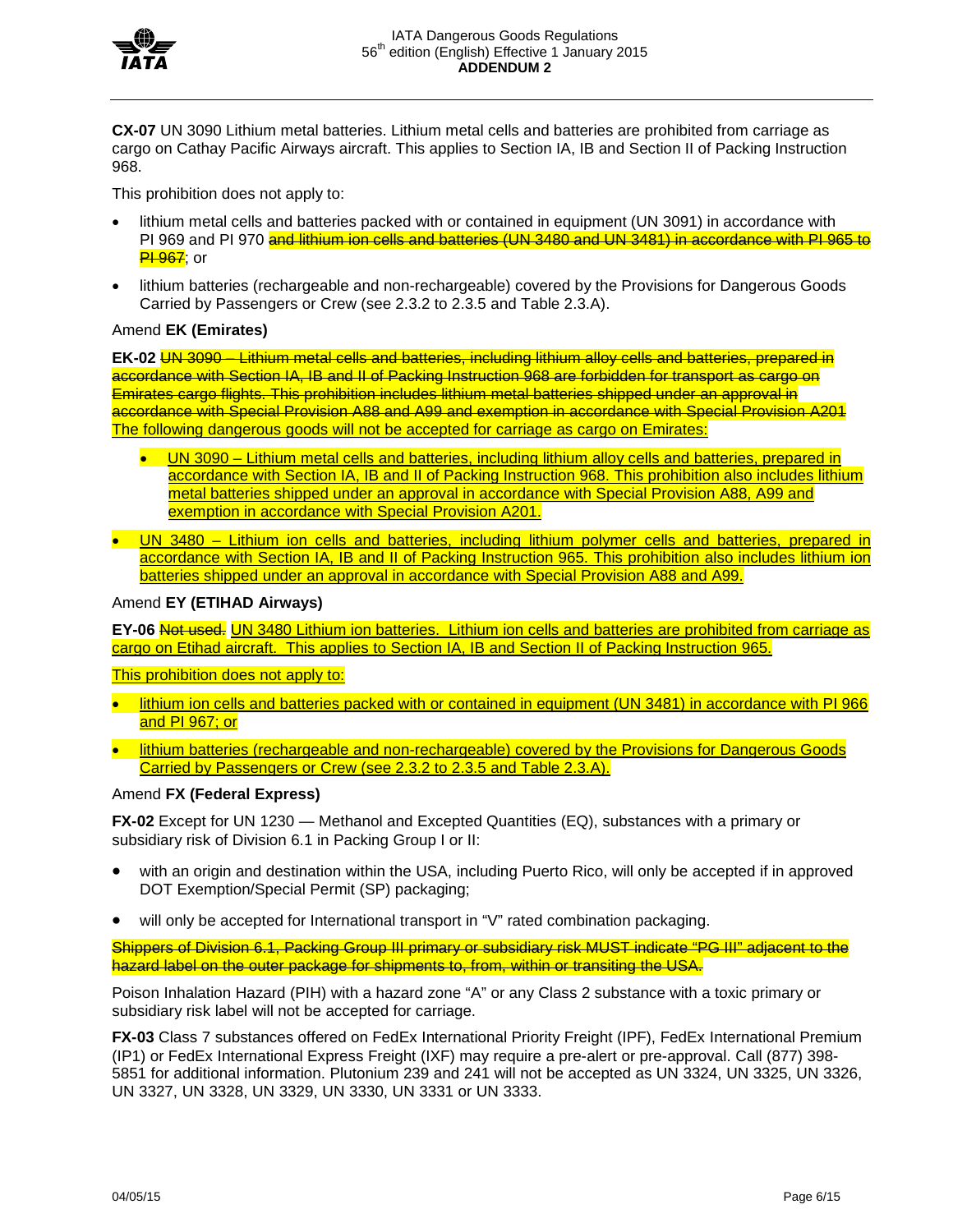

FedEx Express will not accept labeled radioactive material with a subsidiary risk of 1.4,  $2.1$ , 3, 4.1, 4.2, 4.3, 5.1, 5.2, 8, or 2.2 with a Cargo Aircraft Only label unless the shipper has been pre-approved.

Class 7 shipments originating in a non-U.S. location require pre-approval. Call your local FedEx customer service number and ask for FedEx Express Freight customer service.

All fissile shipments worldwide require pre-approval. Call 1-901-434-3200 for assistance.

For mixtures or solutions of radionuclides enter "mixture" or "solution" as appropriate in the Quantity and Type of Packaging in **association associate** with the physical and chemical form (e.g., liquid salt solution or solid oxide mixture).

**FX-18** Shipper's Declaration for Dangerous Goods for all FedEx Express® dangerous goods shipments must be prepared using software with dangerous goods compliance edit checks and by one of the following methods:

- Certain FedEx electronic shipping solutions;
- Recognized shipper proprietary software; or
- FedEx recognized dangerous goods vendor software.

FX-18 currently does not apply to:

- Shipments originating in non-U.S. locations (including U.S. territories overseas, such as Puerto Rico);
- **FedEx International**, FedEx International Express Freight (IXF) and FedEx International Premium (IP1);
- Shipments containing class 7 radioactive materials.

#### *Note:*

*A list of FedEx recognized dangerous goods shipping application vendors can be reviewed at*  [www.fedex.com/us](http://www.fedex.com/us)*; dangerous goods (keyword).*

### Amend **HX (Hong Kong Airlines)**

#### **Add new**

**HX-07** UN 3480 Lithium ion batteries (including lithium polymer batteries). Lithium ion or lithium polymer cells and batteries will not be accepted for carriage as cargo. This applies to Section IA, IB and Section II of Packing Instruction 965.

#### Add new **I2 (IBERIA Express)**

**I2-01** UN 3480 Lithium ion batteries. Secondary (rechargeable) lithium ion batteries and cells are prohibited from carriage as cargo (see Packing Instruction 965).

This prohibition does not apply to:

- UN 3091 or UN 3481
- Lithium batteries (rechargeable and non-rechargeable) covered by the Provisions for Dangerous Goods Carried by Passengers or Crew (see Table 2.3.A).

**I2-02** Infectious substances, (UN 2814, UN 2900 and UN 3373) and biological products are not acceptable for carriage in mail.

**I2-03** Hazardous waste in any form, as defined by any Regulation, will not be accepted for carriage (**see Packing Instruction 622 and 8.1.3.4**).

**I2-04** Class 7, Fissile Radioactive Material will not be accepted for carriage on passenger aircraft (**see 10.5.13 and 10.10.2)**.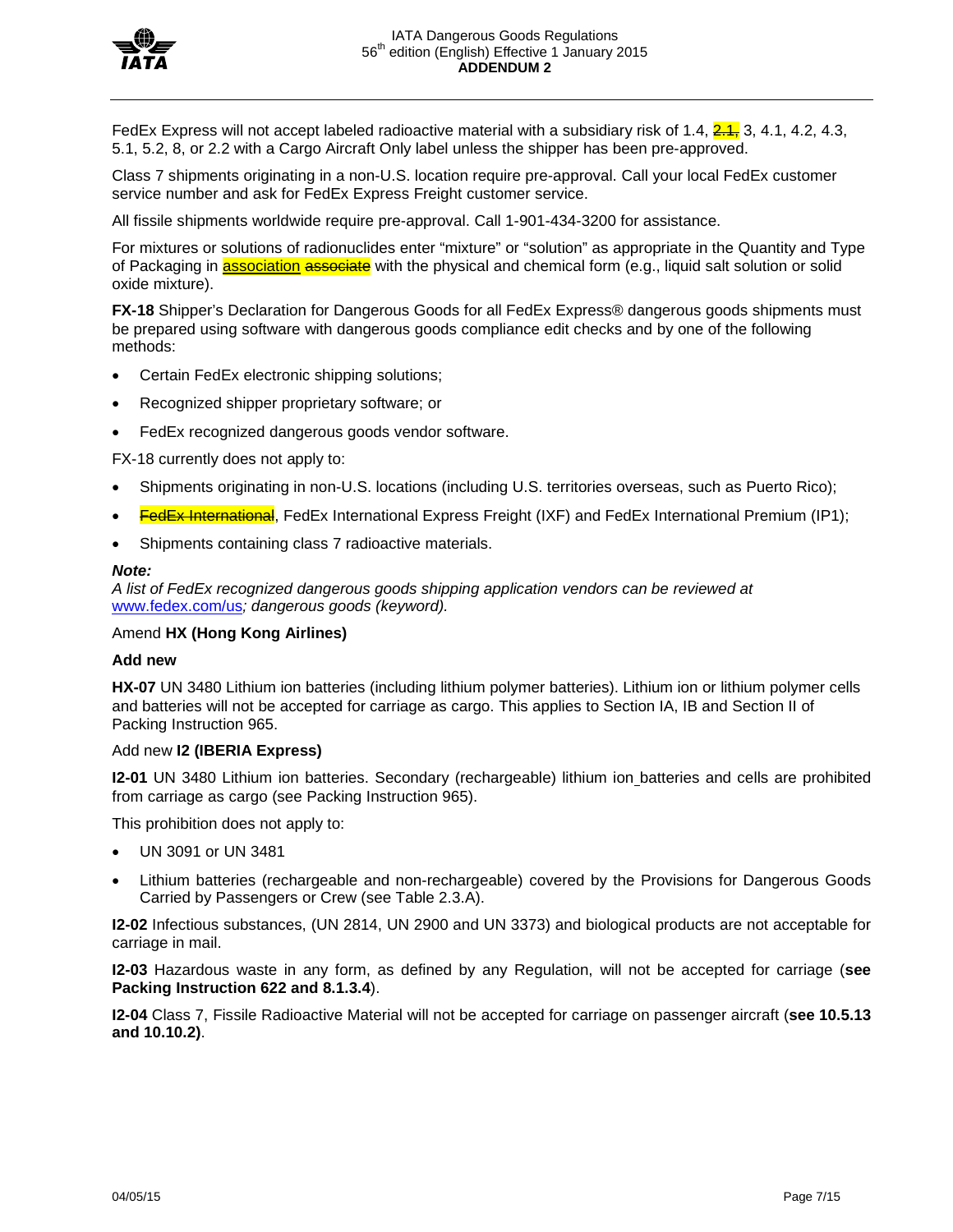

# Amend **IB (IBERIA, Líneas Aéreas de España)**

**IB-01** UN 3090 Lithium batteries. Primary (non-rechargeable) lithium (metal) UN 3480 Lithium ion batteries. Secondary (rechargeable) lithium ion batteries and cells are prohibited from carriage as cargo on IB passenger carrying aircraft (see Packing Instruction 968965).

This prohibition does not apply to:

- UN 3091<sup>-</sup> UN 3480, or UN 3481
- Lithium batteries (rechargeable and non-rechargeable) covered by the Provisions for Dangerous Goods Carried by Passengers or Crew (see Table 2.3.A).

# Amend **JQ (Jetstar)**

**JQ-03** Operator approval is required for the carriage of all new and used internal combustions engines (see 2.3.5.15). New or used internal combustion engines will not be accepted for carriage in passenger baggage.

# **Add new**

**JQ-05** Shipments of UN 3480 – Lithium ion batteries, including lithium polymer batteries are prohibited from carriage as cargo on Jetstar aircraft. This applies to Section IA, IB and II of Packing Instruction 965. Shipments exempt from this prohibition are:

- UN 3480 Lithium ion batteries (including lithium polymer batteries), shipped as A.O.G spares.
	- o The words "**A.O.G Spares**" must be entered in the "Additional Handling Information" on the Shipper's Declaration or on the air waybill when no Shipper's Declaration is required in the 'Handling Information' or 'Nature and Quantity of Goods'.
- UN 3480 Lithium ion batteries (including lithium polymer batteries), when shipped for use in urgent lifesaving devices (where no other means of transport is available).
	- o The words "**Urgently required to Support Life-Saving Devices**" must be entered in the "Additional Handling Information" on the Shipper's Declaration or on the air waybill when no Shipper's Declaration is required in the 'Handling Information' or 'Nature and Quantity of Goods'.

The above exempt shipments must:

- not exceed 100 kg net each;
- comply with all relevant parts of the Dangerous Goods Regulations (e.g. Shippers Declaration if applicable);
- not exceed 100kg total weight per aircraft; and
- be loaded into a Class C cargo compartment (lower deck only).

Amend **JU (JAT Airways Air Serbia)** as follows:

# **JU (JAT AirwaysAir Serbia)**

**JU-08** Carbon dioxide, solid (Dry Ice) – UN 1845 not more than 100 kg net quantity per hold. when carried as cargo must not exceed 100 kg net quantity per compartment on B737 and 243 kg on A320. When A319 operates limits may be provided by [cargo\\_booking@airserbia.com](mailto:cargo_booking@airserbia.com)

**JU-11** Small gaseous oxygen or air cylinders required for medical use will only be accepted empty as checked baggage, with the approval of JAT Airways Air Serbia. Should a passenger require supplementary oxygen, this will be provided by JAT Airways Air Serbia at a cost with prior arrangements.

# **Add New**

**JU-13** Lithium metal batteries are forbidden as cargo on JU (Air Serbia) aircraft. This includes Section I/IA, IB and II of packing instruction 968-970.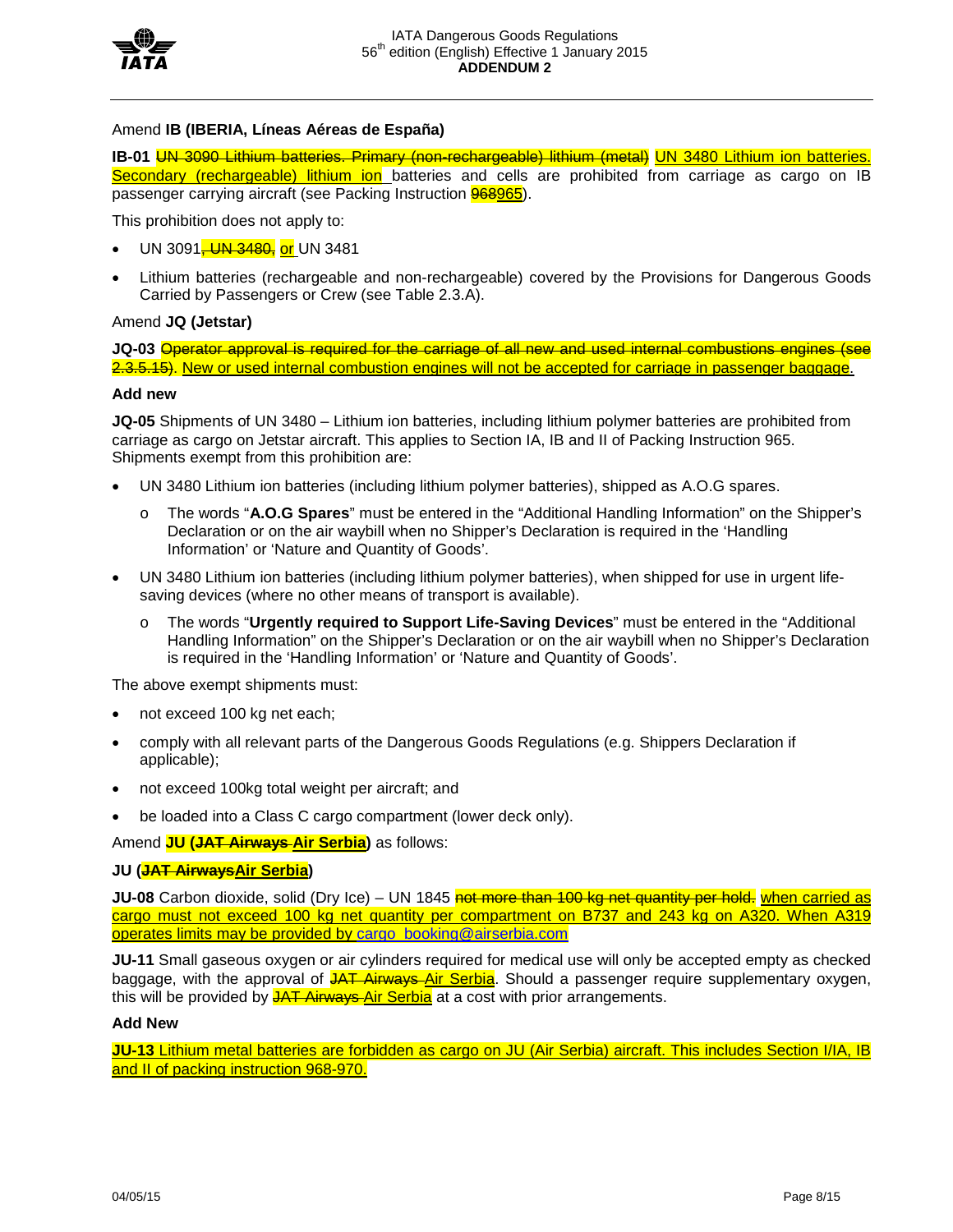

# Amend **KA (Hong Kong Dragon Airlines (Dragonair))**

KA-01 Not used UN 3480 Lithium ion batteries. Lithium ion cells and batteries are prohibited from carriage as cargo on Dragonair aircraft. This applies to Section IA, IB and Section II of Packing Instruction 965.

# This prohibition does not apply to:

- lithium ion cells and batteries packed with or contained in equipment (UN 3481) in accordance with PI 966 and PI 967; or
- lithium batteries (rechargeable and non-rechargeable) covered by the Provisions for Dangerous Goods Carried by Passengers or Crew (see 2.3.2 to 2.3.5 and Table 2.3A).

**KA-07** UN 3090 Lithium metal batteries. Lithium metal cells and batteries are prohibited from carriage as cargo on Dragonair aircraft. This applies to Section IA, IB and Section II of Packing Instruction 968.

This prohibition does not apply to:

- lithium metal cells and batteries packed with or contained in equipment (UN 3091) in accordance with PI 969 and PI 970 and lithium ion cells and batteries (UN 3480 and UN 3481) in accordance with PI 965 to <del>PI 967</del>; or
- lithium batteries (rechargeable and non-rechargeable) covered by the Provisions for Dangerous Goods Carried by Passengers or Crew (see 2.3.2 to 2.3.5 and Table 2.3.A).

### Amend **KL (Royal Dutch Airlines/KLM Cityhopper B.V.)**

#### **Add new**

**KL-06** UN 3480 Lithium Ion Batteries shall be loaded into a lower deck unit load device (ULD). Therefore Shipper built ULDs containing UN 3480 Lithium ion batteries prepared in accordance with PI 965, Section II as permitted by paragraph 9.1.4.1(g) shall be offered for carriage as a lower deck ULD.

### Amend **LD (Air Hong Kong)**

**LD-01** Not used UN 3480 Lithium ion batteries. Lithium ion cells and batteries are prohibited from carriage as cargo on Air Hong Kong aircraft. This applies to Section IA, IB and Section II of Packing Instruction 965.

This prohibition does not apply to:

- lithium ion cells and batteries packed with or contained in equipment (UN 3481) in accordance with PI 966 and PI 967; or
- lithium batteries (rechargeable and non-rechargeable) covered by the Provisions for Dangerous Goods Carried by Passengers or Crew (see 2.3.2 to 2.3.5 and Table 2.3A).

**LD-07** UN 3090 Lithium metal batteries. Lithium metal cells and batteries are prohibited from carriage as cargo on Air Hong Kong aircraft. This applies to Section IA, IB and Section II of Packing Instruction 968.

This prohibition does not apply to:

- lithium metal cells and batteries packed with or contained in equipment (UN 3091) in accordance with PI 969 and PI 970 and lithium ion cells and batteries (UN 3480 and UN 3481) in accordance with PI 965 to <mark>PI 967</mark>; or
- lithium batteries (rechargeable and non-rechargeable) covered by the Provisions for Dangerous Goods Carried by Passengers or Crew (see 2.3.2 to 2.3.5 and Table 2.3.A).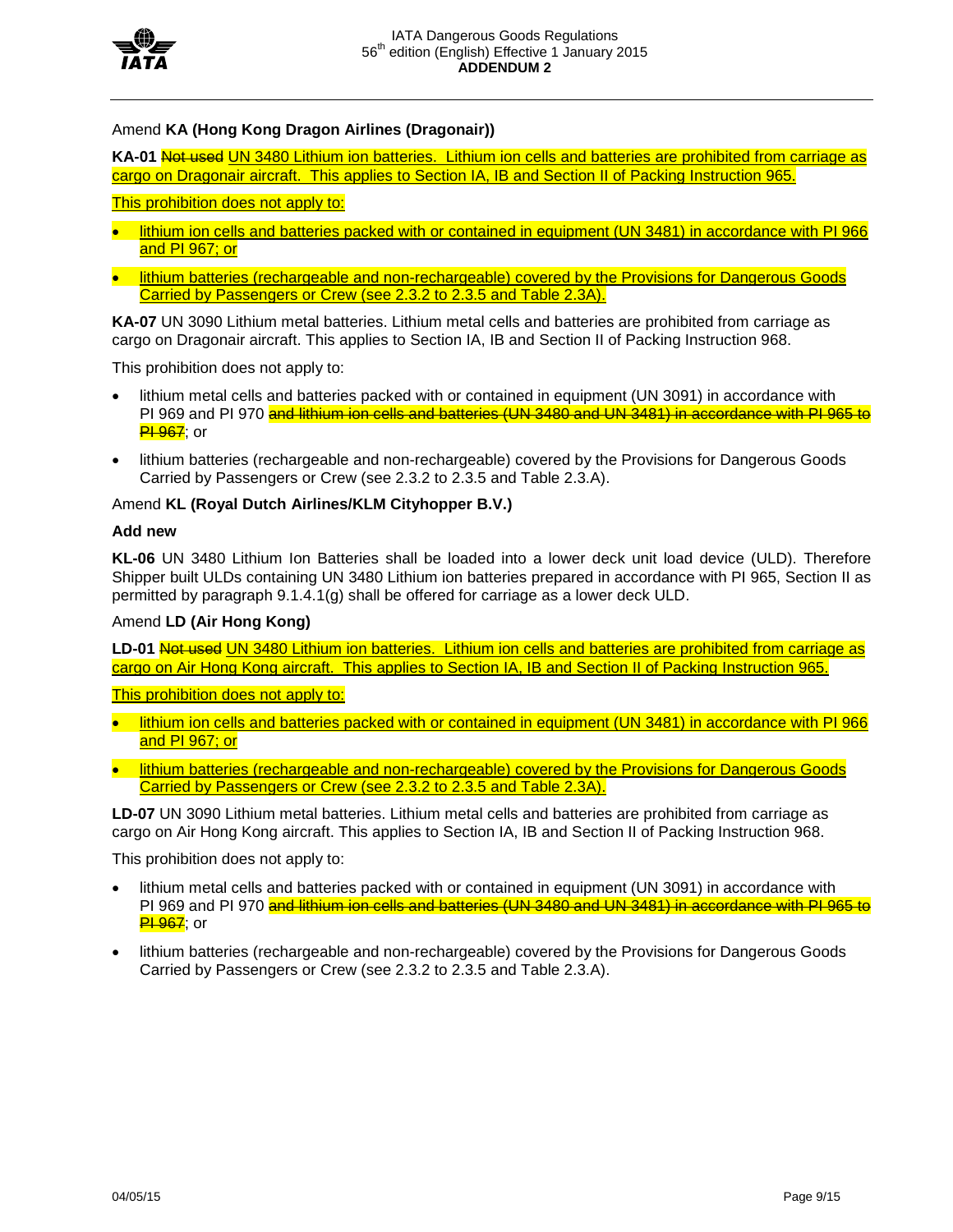

# Amend **MK (Air Mauritius)**

#### **Add new**

**MK-16** The only lithium ion or metal cells or batteries accepted for transport on Air Mauritius aircraft as cargo are those prepared in accordance to **Section II of Packing Instructions 965, 966, 967, 969 and 970**.

This prohibition does not apply to:

- 1. lithium batteries covered by the Provisions of Dangerous Goods Carried by Passengers & Crew (**Table 2.3.A**);
- 2. lithium metal or ion cells or batteries contained in medical equipment being transported for humanitarian reasons with prior authorization from Air Mauritius Ground Services;
- 3. lithium metal or ion cells or batteries that are presented as Air Mauritius Company Material (**COMAT**).

### **Additional document/s to accompany shipment/s.**

(a) for Section II of PI 965, 966, 967, 969 and 970.form Ref MK ELI/ELM /001 obtained from Air Mauritius Cargo Commercial.

### Amend **MP (Martinair Holland)**

#### **Add new**

**MP-06** UN 3480 Lithium Ion Batteries shall be loaded into a lower deck unit load device (ULD). Therefore Shipper built ULDs containing UN 3480 Lithium ion batteries prepared in accordance with PI 965, Section II as permitted by paragraph 9.1.4.1 (g) shall be offered for carriage as a lower deck ULD.

# Amend **QF (Qantas Airways)**

**QF-05** Shipments of UN3090 - Lithium metal cells and batteries, including lithium alloy batteries, are prohibited from carriage on Qantas **cargo** aircraft. This applies to Section 1A, 1B and Section II of Packing Instruction 968.

This prohibition does not apply to Shipments exempt from this prohibition are:

• UN 3091, lithium metal cells and batteries when packed with or contained in equipment in accordance with Packing Instructions 969 and 970:

• UN 3480, lithium ion cells and batteries when packed in accordance with Packing Instruction 965:

- UN 3481, lithium ion cells and batteries when packed with or contained in equipment in accordance with Packing Instruction 966 and 967;
- Lithium batteries when in accordance with the Provisions of Dangerous Goods Carried by Passengers or Crew.

#### **Add new**

**QF-06** Shipments of UN 3480 – Lithium ion cells and batteries, including lithium polymer batteries are prohibited from carriage as cargo on Qantas aircraft. This applies to Section IA, IB and II of Packing Instruction 965.

Shipments exempt from this prohibition are:

- UN3480 Lithium ion batteries (including lithium polymer batteries), shipped as A.O.G spares.
	- o The words "**A.O.G Spares**" must be entered in the "Additional Handling Information" on the Shipper's Declaration or on the air waybill when no Shipper's Declaration is required in the 'Handling Information' or 'Nature and Quantity of Goods'.
- UN3480 Lithium ion batteries (including lithium polymer batteries), when shipped for use in urgent lifesaving devices (where no other means of transport is available).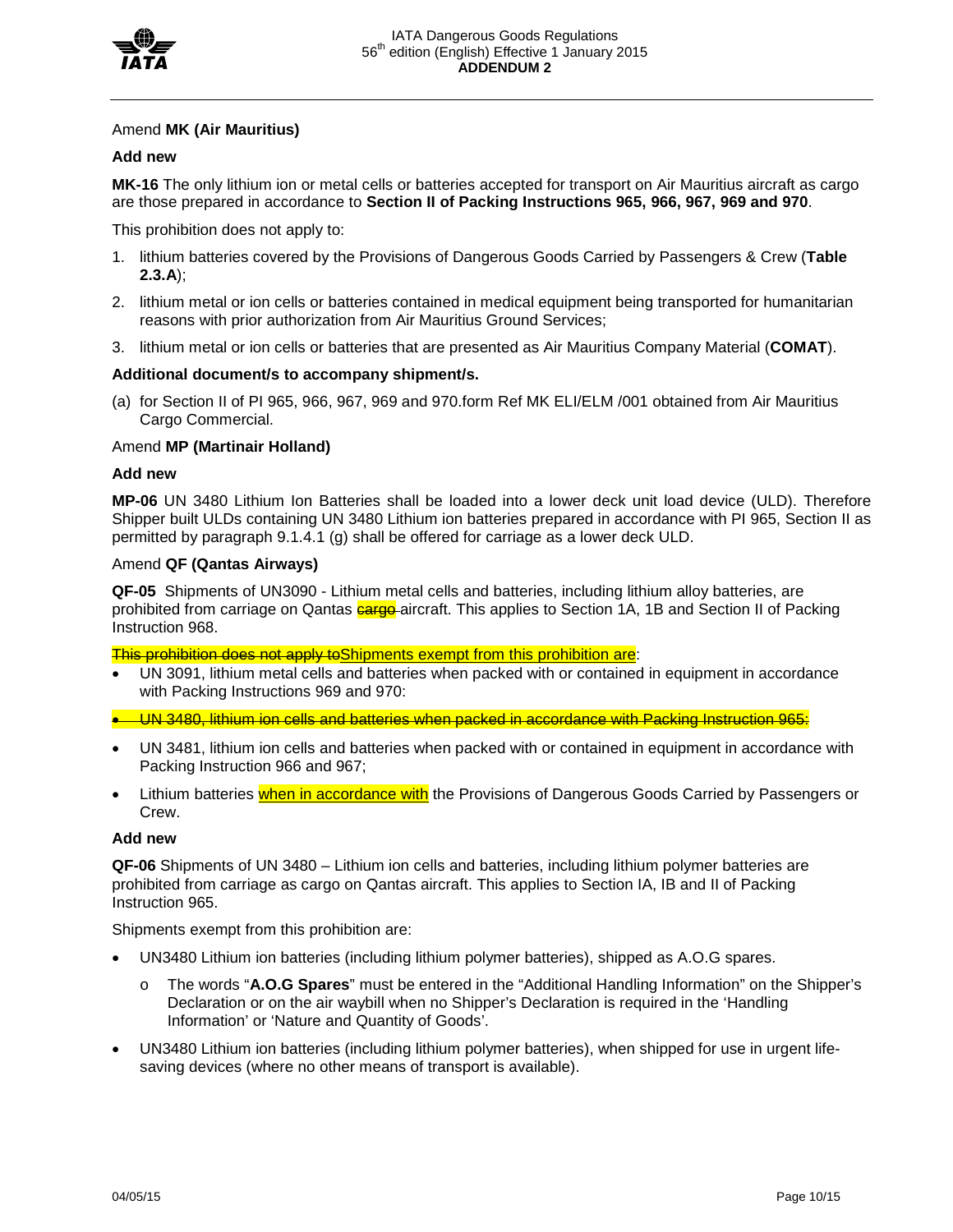

o The words "**Urgently required to Support Life-Saving Devices**" must be entered in the "Additional Handling Information" on the Shipper's Declaration or on the air waybill when no Shipper's Declaration is required in the 'Handling Information' or 'Nature and Quantity of Goods'.

The above exempt shipments must:

- not exceed 100 kg net each;
- comply with all relevant parts of the Dangerous Goods Regulations (e.g. Shippers Declaration if applicable);
- not exceed 100 kg total weight per aircraft; and
- be loaded into a Class C cargo compartment (lower deck only).

# Amend **QK (Jazz Aviation LP)**

**QK-05** Internal combustion engines, being shipped either separately or incorporated into a vehicle, machine or other apparatus, the fuel tank or fuel system of which contains or has contained fuel must be classified as Class 9, UN 3166, **Engines, internal combustion, flammable liquid powered**, , or as Class 9, UN3166, **Vehicle, flammable liquid powered**, as appropriate.UN 3166, Class 9. Including but not limited to chainsaws, lawnmowers, generators, outboard motors, etc. (see Packing Instruction 950).

# Amend **QR (Qatar Airways)**

**QR-01** UN 1845 Carbon dioxide, solid (Dry Ice) is restricted as follows:

- Maximum of 200 kg per aircraft hold (Aft and bulk holds are considered as one hold) on all aircraft types except on B777F.
- B777F–400 kg in lower deck (Total in FWD + AFT + Bulk). Total Dry Ice quantity in lower deck and main deck must not exceed 1000 kg. Not used.

**QR-06** Vehicles shipped in accordance with PI 950 must have the fuel tank drained of fuel as far as practicable, and if any fuel remains in the tank it must not exceed 1/8th of the total tank fuel capacity. Any additional fuel tank must remain empty.Not used.

# **Add new**

**QR-07** The following dangerous goods will not be accepted for carriage as cargo:

- UN 3090 Lithium metal cells and batteries, including lithium alloy cells and batteries, prepared in accordance with Section IA and IB of Packing Instruction 968. UN 3090 prepared in accordance with Section II of Packing Instruction 968 will be accepted for carriage.
- UN 3480 Lithium ion cells and batteries, including lithium polymer cells and batteries, prepared in accordance with Section IA of Packing Instruction 965. UN 3480 prepared in accordance with Sections IB and II of Packing Instruction 965 will be accepted on both passenger and cargo aircraft.

# Amend **RV (Air Canada Rouge)**

**RV-05** Internal combustion engines, being shipped either separately or incorporated into a vehicle, machine or other apparatus, the fuel tank or fuel system of which contains or has contained fuel must be classified as Class 9, UN 3166, Engines, internal combustion, flammable liquid powered, or as Class 9, UN3166, **Vehicle, flammable liquid powered**, as appropriate.UN 3166, Class 9. Including but not limited to chainsaws, lawnmowers, generators, outboard motors, etc. (see Packing Instruction 950).

# Amend **SQ (Singapore Airlines / Singapore Airlines Cargo)**

**SQ-07** UN 3090 Lithium metal batteries. Lithium metal cells and batteries are prohibited from carriage as cargo on Singapore Airlines aircraft. This applies to Section IA, IB and Section II of Packing Instruction 968. In addition lithium metal cells and batteries (UN 3091) prepared in accordance with Section I of Packing Instruction 969 and Packing Instruction 970 are prohibited for carriage as cargo on Singapore Airlines passenger aircraft.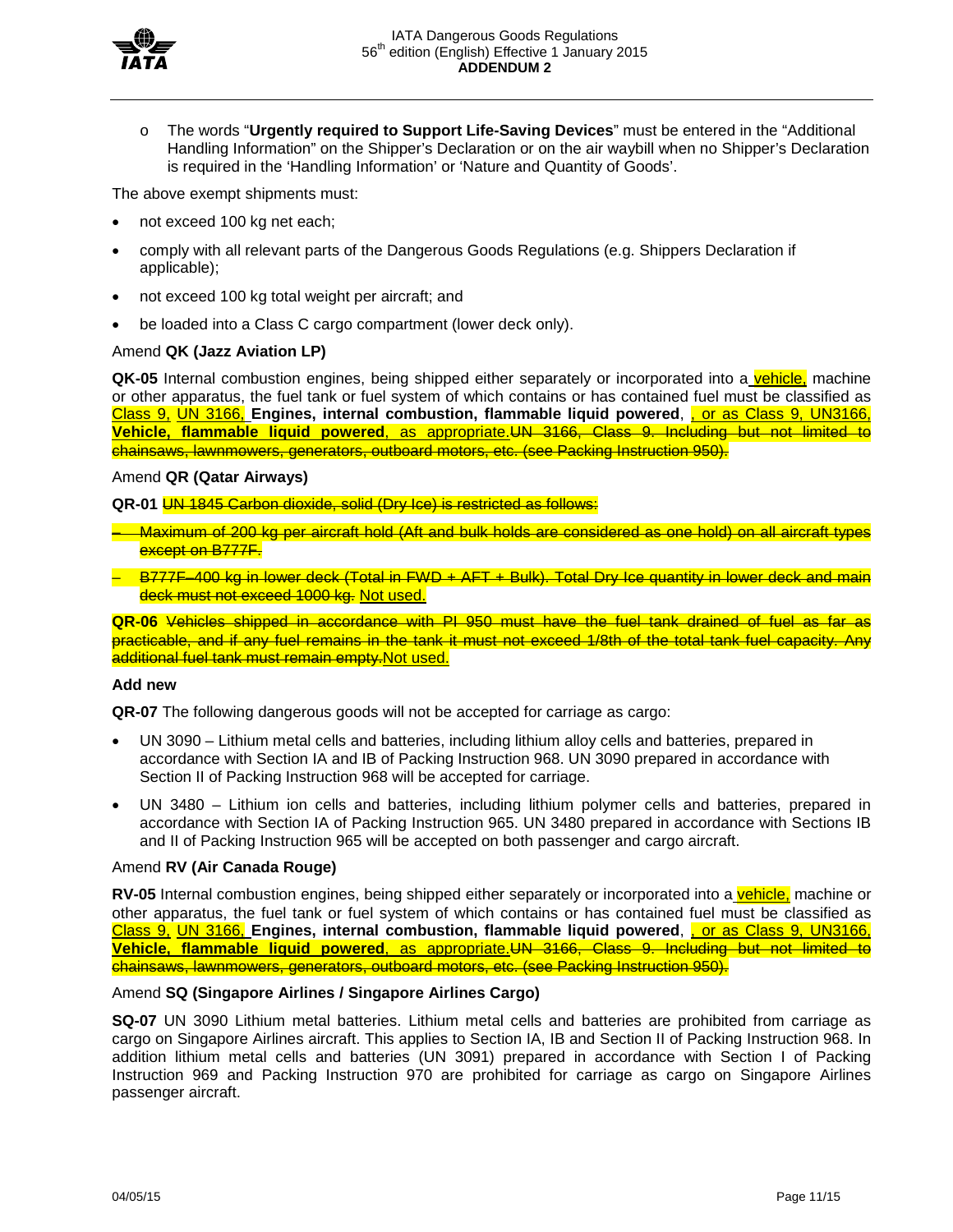

This prohibition does not apply to:

- lithium metal cells and batteries packed with or contained in equipment (UN 3091) in accordance with Section II of PI 969 and PI 970 on passenger aircraft;
- lithium ion cells and batteries (UN 3480 and UN 3481) in accordance with **PL 965 to PL 966 and PL 967; or**
- lithium batteries (rechargeable and non-rechargeable) covered by the Provisions for Dangerous Goods Carried by Passengers or Crew (see 2.3.2 to 2.3.5 and Table 2.3.A).

# **Add new**

**SQ-12** UN 3480 Lithium ion batteries. Secondary (rechargeable) lithium ion batteries and cells are prohibited from carriage as cargo on passenger carrying aircraft (see Packing Instruction 965). This prohibition does not apply to:

• Lithium batteries (rechargeable and non-rechargeable) covered by the Provisions for Dangerous Goods Carried by Passengers or Crew (see Table 2.3.A).

# Amend **TZ (Scoot Airlines)**

**TZ-06** Lithium metal cells and batteries (UN 3091) prepared in accordance with Section I of Packing Instruction 969 and Packing Instruction 970 are prohibited for carriage as cargo.

This prohibition does not apply to:

- lithium metal cells and batteries packed with or contained in equipment (UN 3091) in accordance with Section II of PI 969 and PI 970;
- lithium ion cells and batteries (UN 3480 and UN 3481) in accordance with PL 965 to PI 966 and PI 967; or
- lithium batteries (rechargeable and non-rechargeable) covered by the Provisions for Dangerous Goods carried by Passengers or Crew (see 2.3.2 to 2.3.5 and Table 2.3.A).

# **Add new**

**TZ-07** UN 3480 Lithium ion batteries. Secondary (rechargeable) lithium ion batteries and cells are prohibited from carriage as cargo (see Packing Instruction 965). This prohibition does not apply to:

• Lithium batteries (rechargeable and non-rechargeable) covered by the Provisions for Dangerous Goods Carried by Passengers or Crew (see Table 2.3.A).

# Amend **UA (United Airlines)**

#### **Add new**

**UA-04** UN 3480 Lithium Ion Batteries, Packing Instruction 965 Section IA, IB and II will not be accepted for carriage as cargo.

Exception will be made for United Airlines Company materials.

Delete all US Airways variations as follows:

# **US (US Airways)**

**US-01** Substances with a primary or subsidiary risk of Division 6.1 will not be accepted for carriage.

**US-02** Hazardous waste in any form, as defined by any regulation, will not be accepted for carriage (see Packing Instruction 622 and 8.1.3.3).

**US-03** Mercurial barometers will not be accepted for carriage as carry-on or checked baggage (see 2.3.3.1).

**US-04** Salvage packagings will not be accepted for carriage (see 5.0.1.6, 6.0.6, 6.7, 7.1.4, 7.2.3.10).

**US-05** 2.2 non-flammable gases with a subsidiary risk of 5.1 will not be accepted for carriage. (Exception: COMAT parts and supplies only when offered in DOT31FP compliant containers).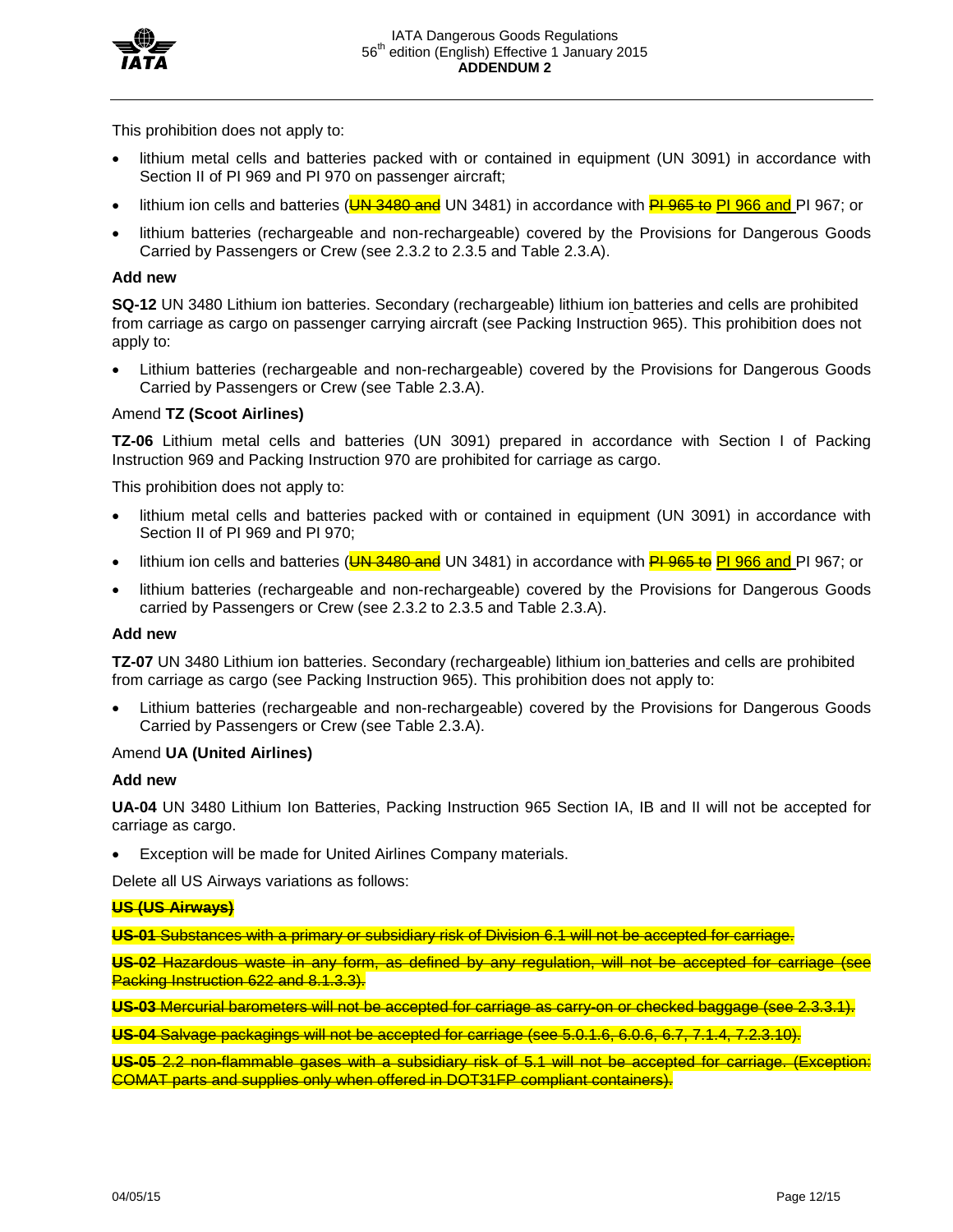

**US-06** Division 6.2 Category A, infectious substance affecting animals (UN 2900) and humans (UN 2814) will not be accepted for carriage (see Packing Instruction 620).

# Amend **VA (Virgin Australia)**

### **Add new**

**VA–03** Lithium ion batteries (UN 3480) are prohibited for carriage as cargo. This prohibition does not apply to:

- UN 3481 Lithium ion contained in or packed with equipment;
- UN 3091 Lithium metal batteries contained in or packed with equipment;
- Lithium batteries (rechargeable and non-rechargeable) covered by the Provisions for Dangerous Goods Carried by Passengers or Crew (see 2.3.2 to 2.3.5 and Table 2.3.A).

#### Amend **WN (Southwest Airlines)**

**WN-01** Southwest Airlines will not accept commercial shipments of dangerous goods as defined by these Regulations including Limited Quantity (see 2.7) and Excepted Quantity (see 2.6) shipments, except for the following:

- shipments under the De Minimis quantity provisions are allowed (see 2.6.10);
- **UN 3480**, UN 3481, UN 3091 Lithium Battery shipments will only be accepted when packaged under Section II of the applicable packing instruction (see PI 965 966 - PI 967, PI 969 and PI 970);
- UN 3373 shipments are allowed. If package is being cooled by dry ice, the quantity of dry ice cannot exceed 2.5 kg.

#### Amend **XW (NokScoot Airlines)**

**XW-06** Lithium metal cells and batteries (UN 3091) prepared in accordance with Section I of Packing Instruction 969 and Packing Instruction 970 are prohibited for carriage as cargo.

This prohibition does not apply to:

- lithium metal cells and batteries packed with or contained in equipment (UN 3091) in accordance with Section II of PI 969 and PI 970;
- lithium ion cells and batteries (UN 3480 and UN 3481) in accordance with PL 965 to PI 966 and PI 967; or
- lithium batteries (rechargeable and non-rechargeable) covered by the Provisions for Dangerous Goods carried by Passengers or Crew (see 2.3.2 to 2.3.5 and Table 2.3.A).

#### **Add new**

**XW-07** UN 3480 Lithium ion batteries. Secondary (rechargeable) lithium ion batteries and cells are prohibited from carriage as cargo (see Packing Instruction 965). This prohibition does not apply to:

• Lithium batteries (rechargeable and non-rechargeable) covered by the Provisions for Dangerous Goods Carried by Passengers or Crew (see Table 2.3.A).

#### **Section 2**

Page 27, amend 2.3.5.9 as follows:

#### **2.3.5.9 Portable Electronic Devices (Including Medical Devices) containing Batteries**

Portable electronic devices (including medical devices) (such as watches, calculating machines, cameras, cellular phones, lap-top computers, camcorders) containing batteries when carried by passengers or crew for personal use, which should be carried in carry-on baggage. Spare batteries must be individually protected to prevent short circuits by placement in the original retail packaging or by otherwise insulating terminals, e.g. by taping over exposed terminals or placing each battery in a separate plastic bag or protective pouch, and carried in carry-on baggage only. In addition, lithium batteries are subject to the following conditions:

**(a)** each installed or spare battery must not exceed: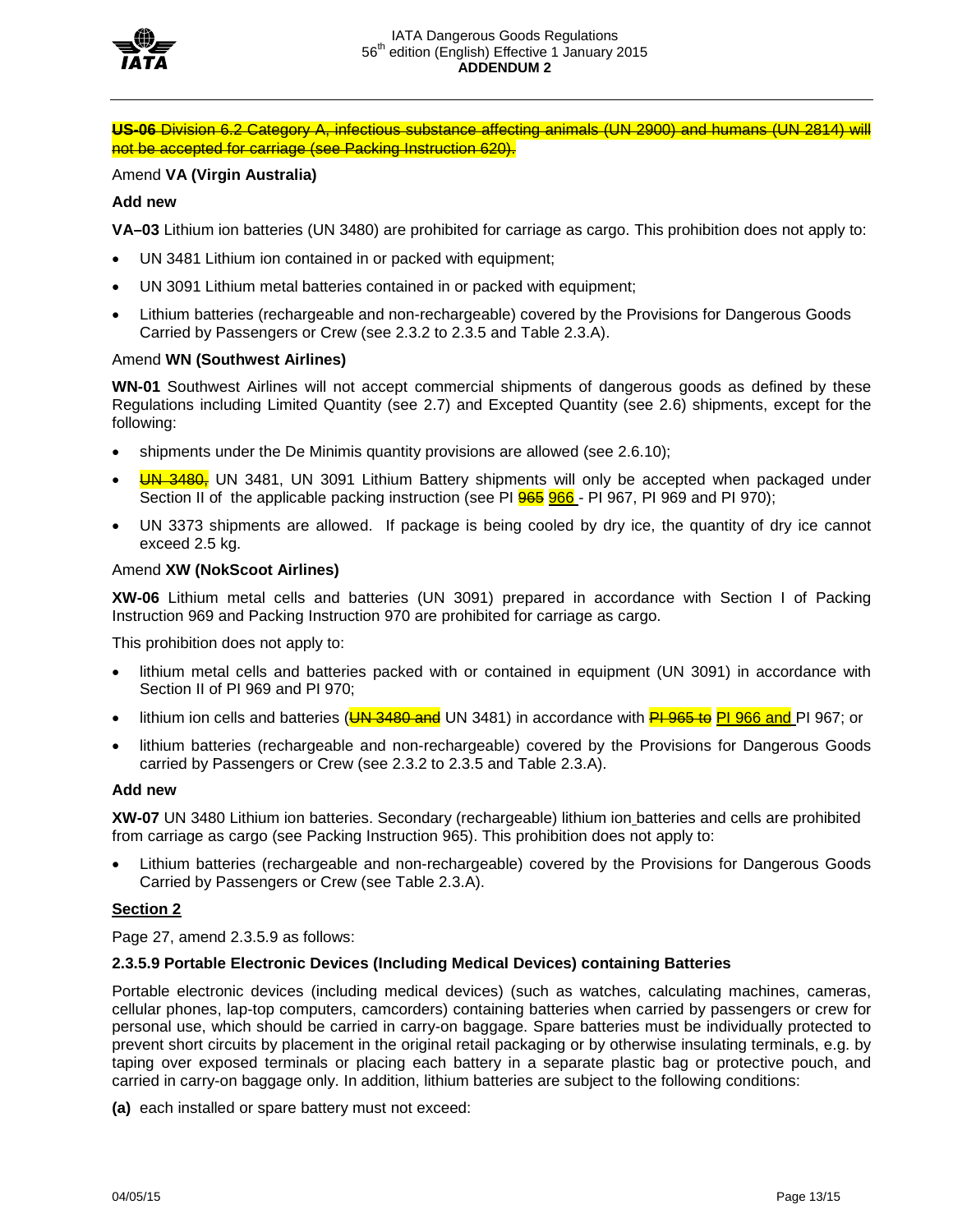

- **1.** for lithium metal or lithium alloy batteries, a lithium content of not more than 2 g; or
- **2.** for lithium ion batteries, a watt-hour rating of not more than 100 Wh.
- **(b)** batteries and cells must be of a type that meets the requirements of the UN Manual of Tests and Criteria, Part III, subsection 38.3;
- **(c)** articles containing lithium metal or lithium ion cells or batteries, the primary purpose of which is to provide power to another device, are permitted in carry-on baggage only. These articles must be individually protected to prevent short circuits by placement in the original retail packaging or by otherwise insulating terminals, e.g. by taping over exposed terminals or placing each battery in a separate plastic bag or protective pouch.

**(d)** electronic cigarettes containing lithium batteries are permitted in carry-on baggage only (see 2.3.5.17).

**(e)** if devices are carried in checked baggage the passenger/crew member must take measures to prevent unintentional activation.

Page 28, add new 2.3.5.17 as follows:

# **2.3.5.17 Electronic Cigarettes Containing Batteries**

Electronic cigarettes including e-cigars and other personal vaporizers containing batteries when carried by passengers or crew for personal use must be in carry-on baggage only. Recharging of these devices and/or batteries on board the aircraft is not permitted and the passenger/crew member must take measures to prevent accidental activation. Spare batteries must be individually protected to prevent short circuits by placement in the original retail packaging or by otherwise insulating terminals, e.g. by taping over exposed terminals or placing each battery in a separate plastic bag or protective pouch, and carried in carry-on baggage only. In addition, lithium batteries are subject to the following conditions:

**(a)** each installed or spare battery must not exceed:

- **1.** for lithium metal or lithium alloy batteries, a lithium content of not more than 2 g; or
- **2.** for lithium ion batteries, a watt-hour rating of not more than 100 Wh.
- **(b)** batteries and cells must be of a type that meets the requirements of the UN Manual of Tests and Criteria, Part III, subsection 38.3.

Page 25 amend Table 2.3.A as follows:

| Permitted in or as carry-on baggage |                                    |  |                           |                                             |                                                                                                                                                                                    |  |  |  |  |  |  |  |  |  |
|-------------------------------------|------------------------------------|--|---------------------------|---------------------------------------------|------------------------------------------------------------------------------------------------------------------------------------------------------------------------------------|--|--|--|--|--|--|--|--|--|
|                                     | Permitted in or as checked baggage |  |                           |                                             |                                                                                                                                                                                    |  |  |  |  |  |  |  |  |  |
|                                     |                                    |  | Permitted on one's person |                                             |                                                                                                                                                                                    |  |  |  |  |  |  |  |  |  |
|                                     |                                    |  |                           | The approval of the operator(s) is required |                                                                                                                                                                                    |  |  |  |  |  |  |  |  |  |
|                                     |                                    |  |                           |                                             | The pilot-in-command must be informed of the location                                                                                                                              |  |  |  |  |  |  |  |  |  |
| .                                   |                                    |  |                           |                                             |                                                                                                                                                                                    |  |  |  |  |  |  |  |  |  |
| <b>YES</b>                          | <b>NO</b>                          |  |                           |                                             | YES NO NO Electronic cigarettes (including e-cigars, e-pipes, other personal vaporizers) containing<br>batteries, must be individually protected to prevent accidental activation. |  |  |  |  |  |  |  |  |  |
| YES I                               | YES I                              |  |                           |                                             | YES   NO   NO   Energy efficient lamps when in retail packaging intended for personal or home use.                                                                                 |  |  |  |  |  |  |  |  |  |

# **Section 4.2**

Page 259 UN 1793 change Packing Instruction 855 to 856 in Column K as shown:

| UN/ |                                  | Class |                 |    | EC  | Passenger and Cargo Aircraft |  |  | Cargo Aircraft<br>Onlv |             |             |
|-----|----------------------------------|-------|-----------------|----|-----|------------------------------|--|--|------------------------|-------------|-------------|
| ID  |                                  | or    |                 |    | see |                              |  |  |                        | e n.<br>O.F | <b>IERG</b> |
| no. | Proper Shipping Name/Description | Div.  | Hazard Label(s) | PG | 2.6 | ∟td Qty                      |  |  |                        | see         | Code        |